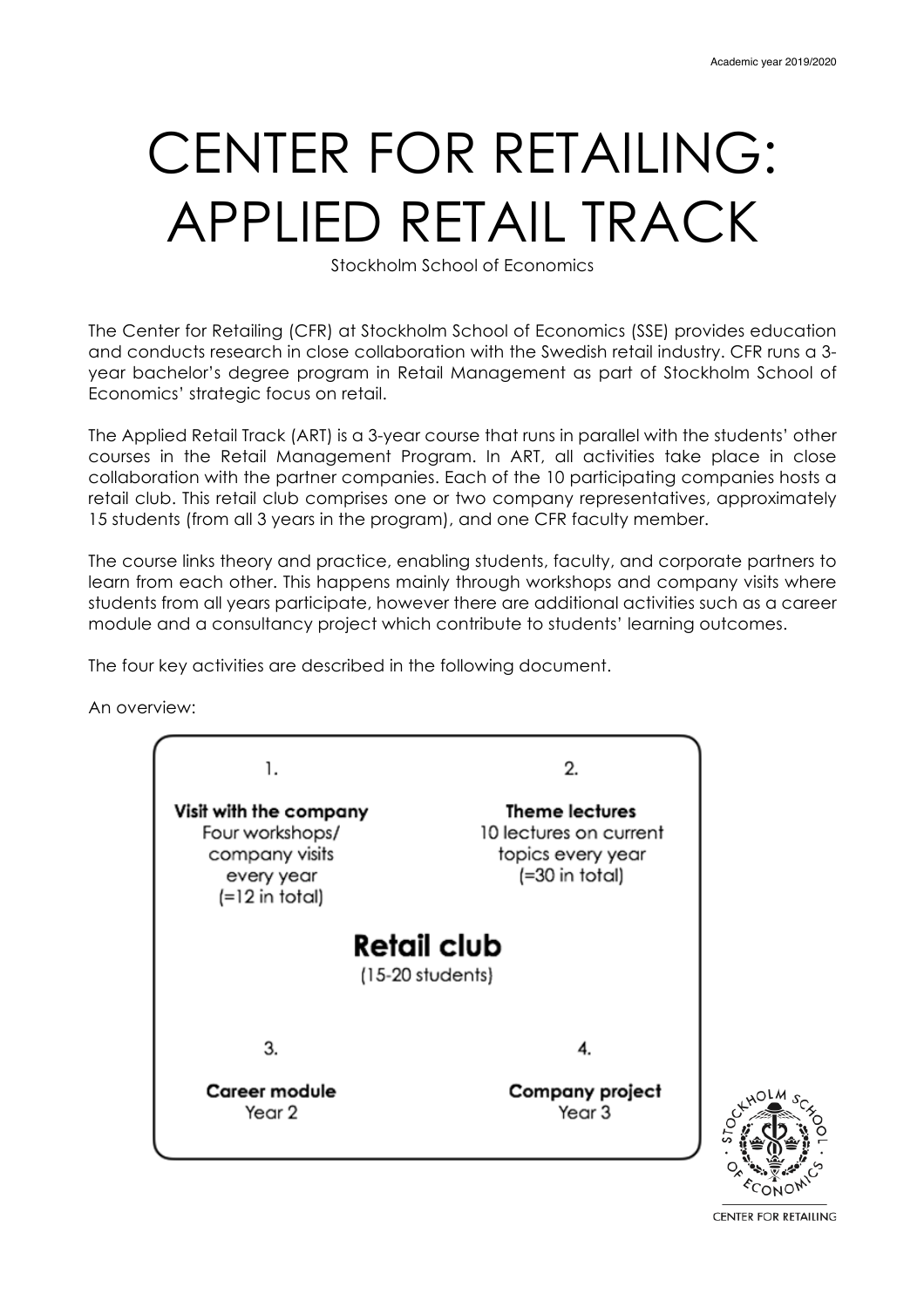### **1. Workshop and Company Visit**

In **workshops**, company representatives present a contemporary challenge to students, who then work in small groups to develop solutions. After working in groups, students present their solutions to the company representatives who review the idea and provide feedback. Afterward, the students have 24 hours to refine their suggestions and produce a written report for the company. The workshops take place at the company site.

In workshops, students learn about current issues and challenges and actively participate in solution-oriented discussions. The onsite experience boosts student engagement and provides a better understanding of what it would be like to work at the company in the future. This immersion helps students identify and evaluate different career paths. As students go through the program, they improve in their ability to apply theoretical concepts to the challenges they address. Moreover, in their discussions with company representatives, they get access to the tacit knowledge of experienced practitioners, helping to gather unique insight not contained in textbooks. For the company, the workshops help to provide a fresh perspective on a challenge or an issue they're facing.

On **company visits**, students go behind the scenes to learn more about key activities within the company. This means that student visit company offices, stores, or warehouses. These visits are hosted by company representatives who provide in depth analysis as to the role of the specific site visited and its function in the company. After a company visit, students individually reflect on what they have learned during the visit and how it connects to their coursework and their future career interests in a written report (1-2 pages).

During company visits, students learn about current issues and challenges in the industry, helping them identify and evaluate different career paths and the difficulties faced in these industries. Again, as students go through the program, they become better able to apply theoretical concepts to the specific context provided by the company visit. For the company, the visit is an opportunity to have students learn about important areas of their business that are not immediately apparent without this hands-on experience.

Company visits and Workshops are critical in allowing students learn from directly from actual practitioners, understand the role of institutional artifacts, and gain first-hand knowledge of ongoing activities at the retailer. To take advantage of the opportunity to address real problems that exist at retail partners, ART requires that at least two of the four on-site experiences in each ART year be workshops.

## **2. Theme Lecture**

To complement the workshops and company visits, and to ensure that students also interact with representatives from all partner companies, ART offers company specific theme lectures. Each year, all 10 ART companies deliver a lecture on topic relevant to the current priorities of the company. The lectures are hosted at the CFR and are typically around 60 to 75 minutes long. Theme lectures are open to all students, but mandatory for the students who are members of the retail club company that hosts the lecture.

At theme lectures, students learn about current issues and challenges and obtain insights that can help them identify and evaluate different career paths and the challenges associated with each. These activities are important to foster a broad understanding of retail practices. For the company, the theme lecture is a possibility to emphasize interesting roles within their organizations as well as highlight core competences at the company.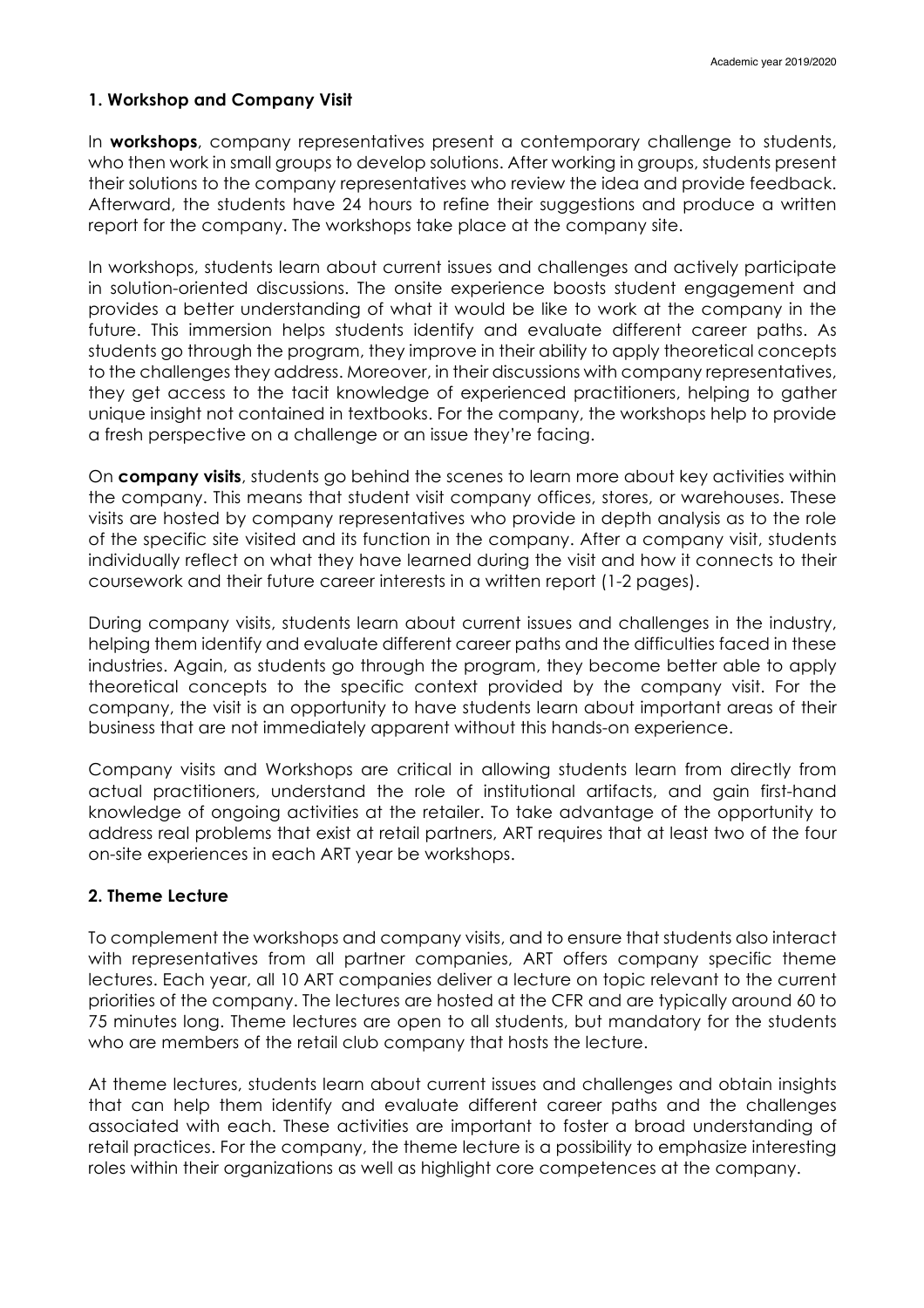## **3. Career Module**

During Year 2, students focus more intently on their career paths by participating in a module on career planning and career training. The first part of this module takes place in the fall semester and involves working with specialists who help students to identify their unique strengths, weaknesses, and preferences. Company and faculty representatives do not participate in this module. In the spring semester, students also participate in a module on career training (2-3 hours) in collaboration with the company hosting their retail club. The module is decided by the company and the faculty representative. It is adapted to the needs of each company and the group of students in the retail club. It may include such activities as practicing interviews, CV screenings, or roundtable discussions with senior executives. For the company, this module is an opportunity to identify interesting potential candidates for future employment.

## **4. Consultancy Project**

During the fall in Year 3, ART students complete a consultancy project where they independently conduct an empirical study to answer a question formulated by the retail club company. Projects are conducted in groups of three to four students. In these projects, practical implications are emphasized more heavily than would typically be the case in bachelor's degree theses. Students finish this project by providing a written report and verbal presentation of their findings to company representatives as well as Year 1 and 2 students in each retail club. For the company, the consultancy project helps illuminate an important and understudied question, while also making them aware of potential hires as these students approach graduation. The project for each ART year is defined by the company representative and the faculty member no later than March 31. The students use these projects to help decide on a retail clubs for the next year.

#### **Other company events at CFR**

**CFR Early Insights**: A breakfast seminar series where CFR's researchers talk about current research. The seminar series is a meeting point for CFR's faculty and partner company representatives.

**Study visit:** Every fall, the students in year 1 visit the retail partner companies. This is a unique opportunity for the company to talk about their business and create a broad understanding of the industry for the students. If the other partner companies wish to participate during the fall in year 1, they may do that through a quest lecture.

**Retaildagen**: Every year, a retail fair is arranged by and for students interested in a career in retail. Retaildagen is a possibility for companies to meet students from SSE's other programs. In 2020, the Retaldagen is on April 23.